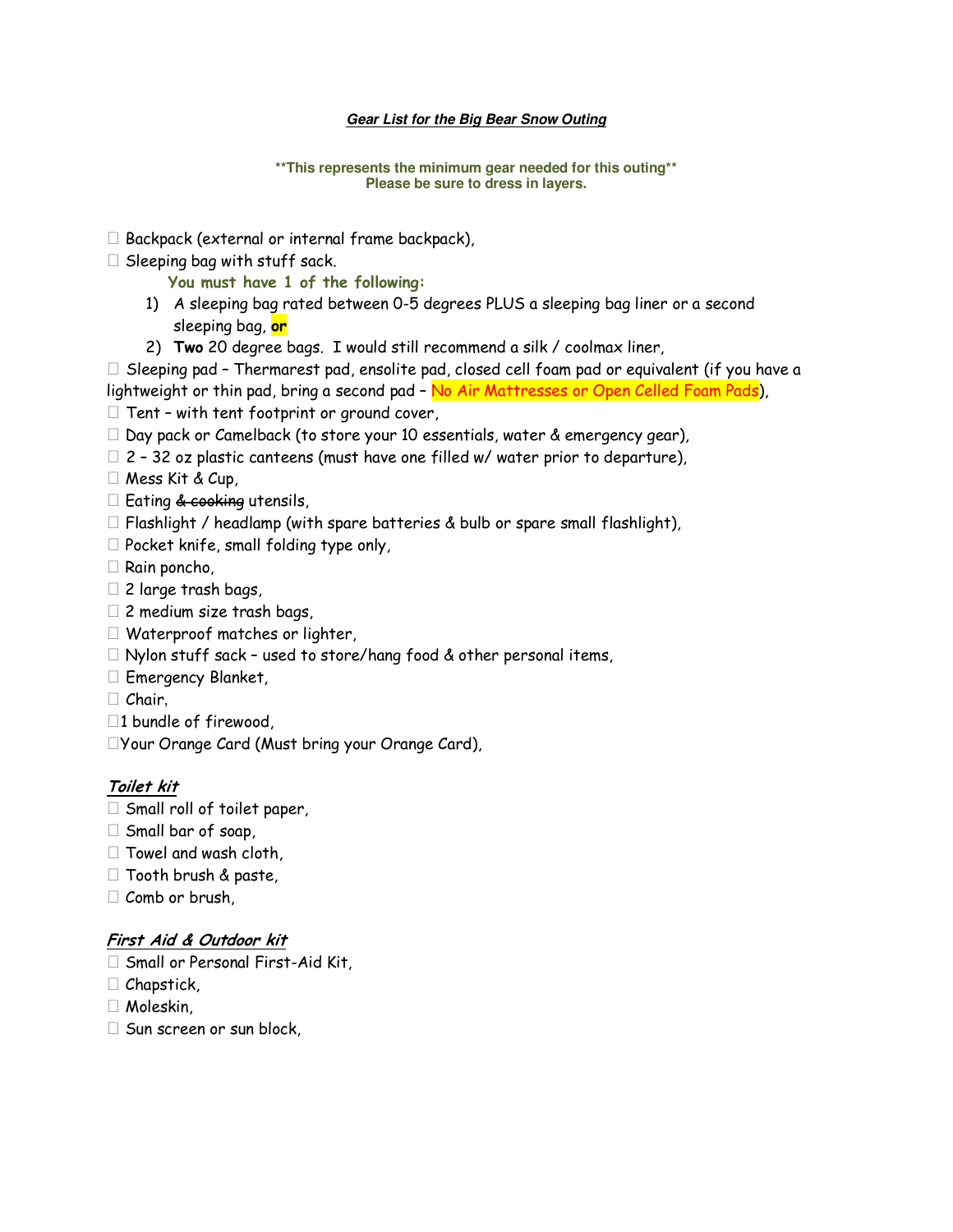**Clothing [Please do not wear / bring any of your Class A's or Class B's on this outing)** 

Wear one set of clothing up to Big Bear and be sure to have at least **2** additional sets of clothing to change into. Please see the example provided below (by the folks @ Arcteryx):



 At least 2 sets of thermal underwear (2 tops and 2 bottoms). Keep one set in your tent – this pair will stay dry and you will need to change into that pair before you go to sleep. The second pair you will need to wear in the morning,

3 long-sleeve shirts / tops,

 1 Jacket – either down or synthetic filled (Do **NOT** bring your Scout jacket), Sweater, Hoodie or Sweatshirt,